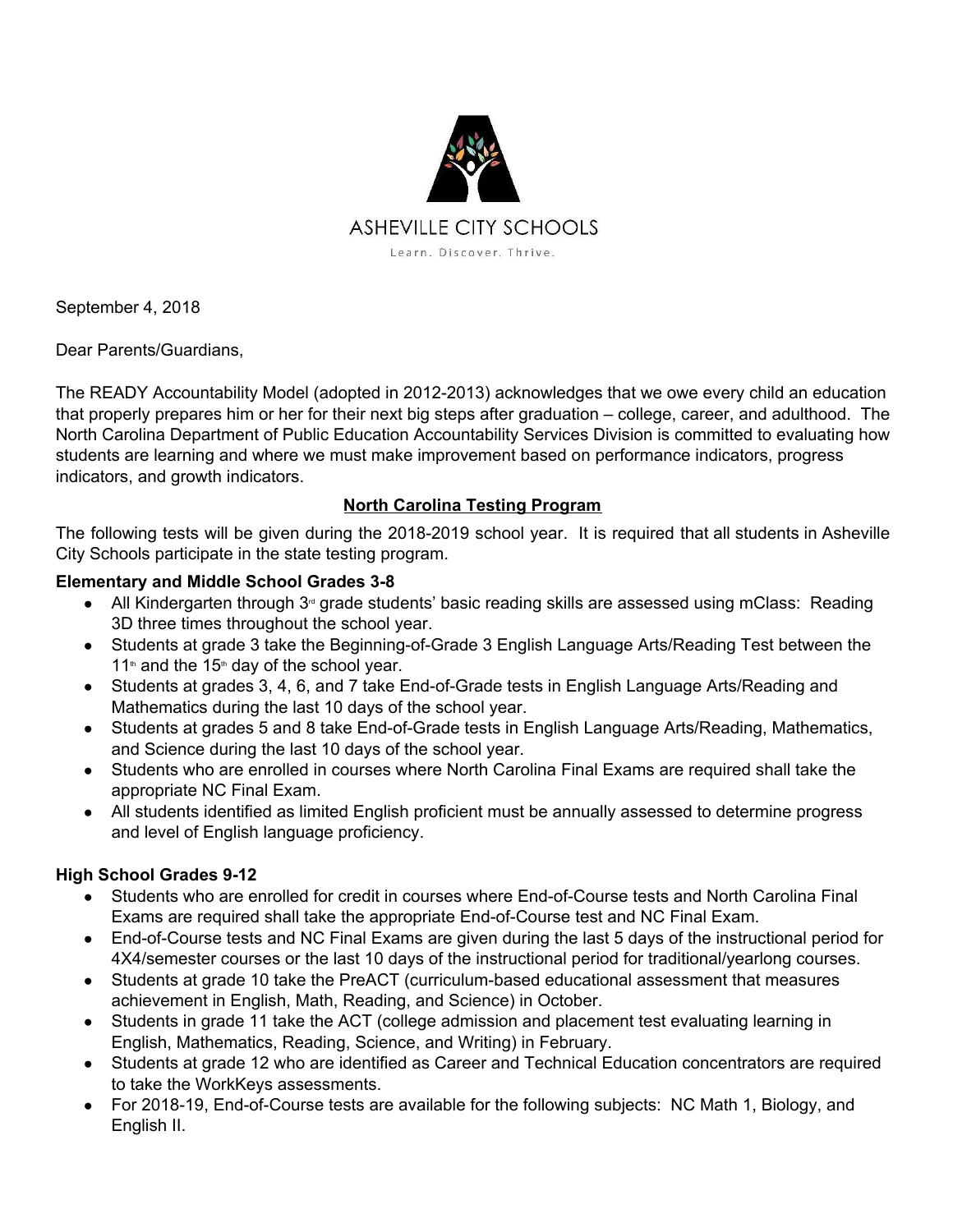- Per State Board of Education policy, schools are to use results from all End-of-Course, Career and Technical Education State Assessments, NC Final Exams, and teacher-made Final Exams as at least twenty (20%) of the student's final grade for each respective course.
- All students identified as limited English proficient must be annually assessed to determine progress and level of English language proficiency.

# **State-Identified English Language Proficiency**

- Language minority students are identified through the use of the home language survey process.
- The state-identified English language proficiency test is administered to eligible students in kindergarten through grade twelve.
- The WIDA ACCESS Placement Test (W-APT) is administered to all initially enrolled language minority students in kindergarten within 30 calendar days at the beginning of the school year or 14 calendar days of enrollment, if the student enrolls after the beginning of the school year.
- The WIDA Screener is administered to incoming students in grades 1-12 to assist educators with the identification of students as English language learners.
- All students identified as limited English proficient must be administered the Assessing Comprehension and Communication in English State-to-State for English Language Learners (ACCESS for ELs) during the annual testing window.
- The Alternate ACCESS for ELs is an assessment of English language proficiency for students in grades 1-12 who are identified as language minority students and have significant cognitive disabilities.

# **NCEXTEND1**

- NCEXTEND1 is an alternate assessment designed for students with significant cognitive disabilities who have Individualized Education Programs (IEPs).
- The assessment process requires students to complete performance-based, multiple–choice items in the following subject areas; English Language Arts/Reading at grades 3-8, 10, and 11, Mathematics at grades 3-8, 10, and 11, and Science at grades 5, 8, 10, and 11, during the designated testing windows.

# **College and Career Readiness Alternate Assessment**

- College and Career Readiness Alternate Assessment is an alternate assessment for eligible students with disabilities who have Individual Education Plans (IEPs).
	- For eligible students at Grade 10 this is an alternate assessment for participation in the PreACT administered in October.
	- For eligible students at Grade 11 this is an alternate assessment for participation in the ACT administered in February.

For additional information about the North Carolina Testing Program, visit the Accountability Services Division website <http://www.ncpublicschools.org/accountability/>.

### **Additional Local Testing**

**Cognitive Abilities Test (CogAT) - Grade 3 and Grade 6** is a brief assessment to measure three separate cognitive domains for a more complete perspective on a student's reasoning abilities. The three domains include non-verbal, verbal, and quantitative tests to measure a student's school ability. Students in grades 3 and 6 are tested each year in the fall.

**NC Check-Ins** are formative benchmark assessments administered throughout the year to provide teachers and parents with immediate feedback for guiding subsequent instruction. These assessments will be administered to grades 3-8 in mathematics and grades 4-8 in reading.

Please call your student's school if you have further questions.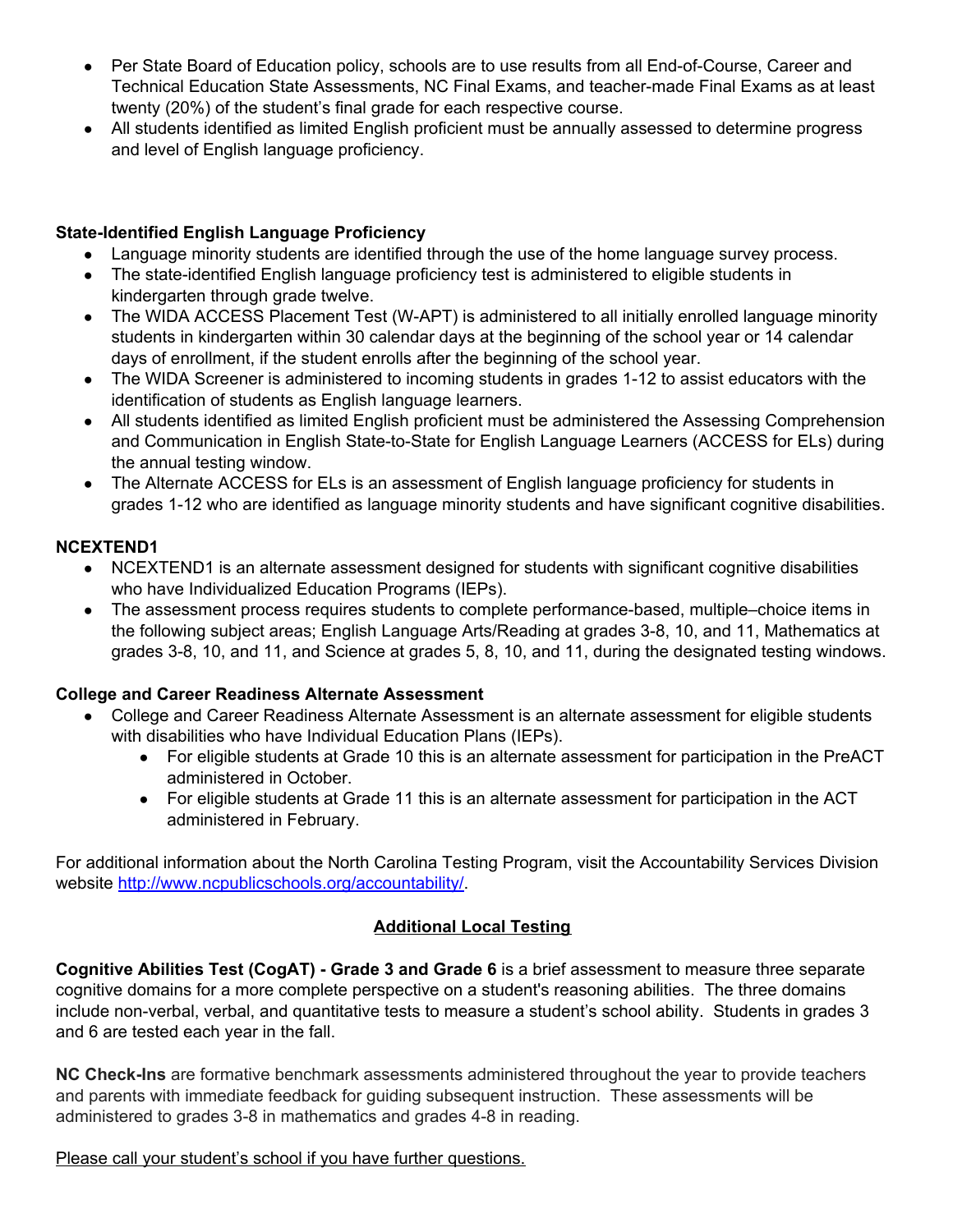Sincerely,

Marsha C. Lipe, Director, Testing and Accountability, Asheville City Schools